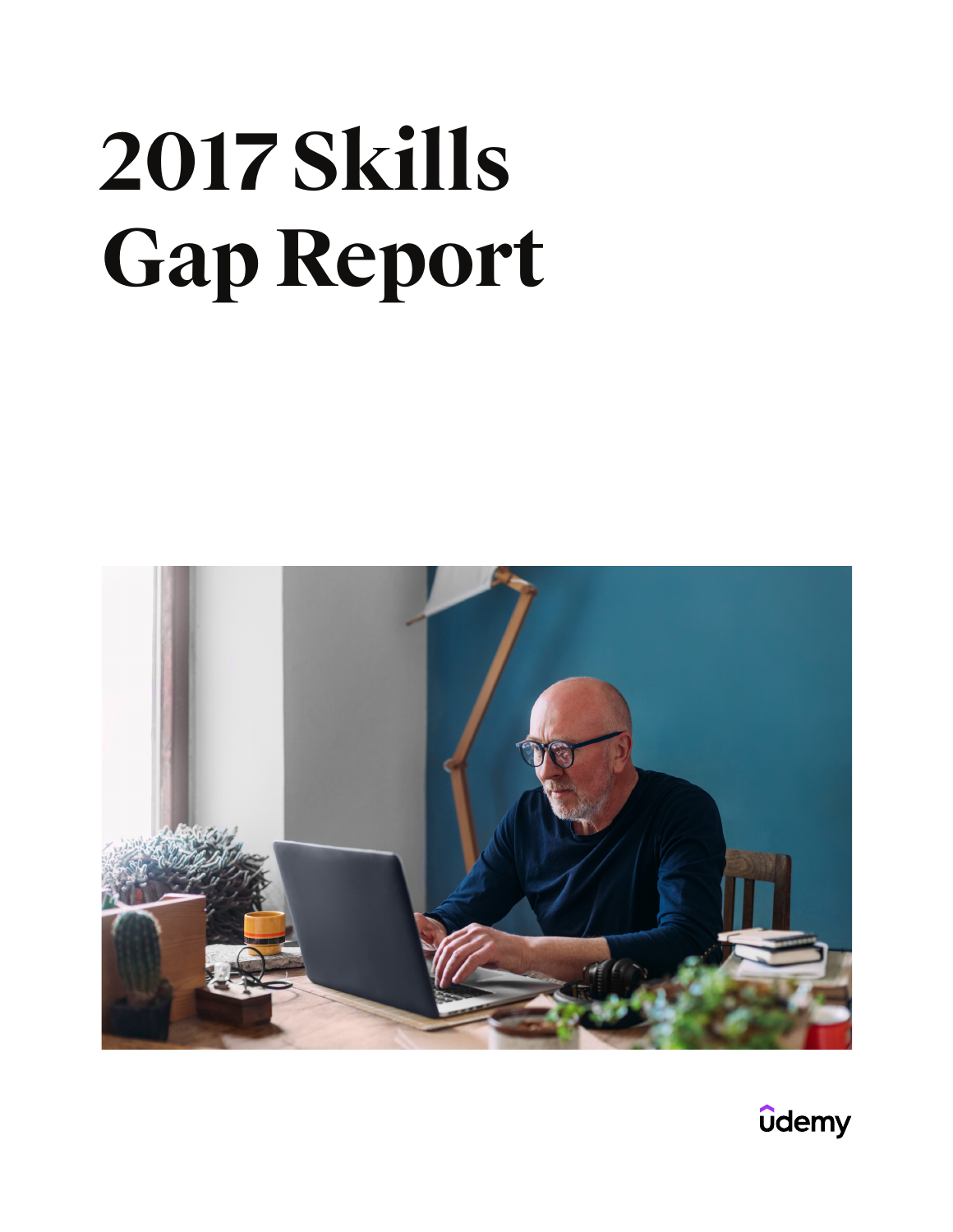# **Inside the skills gap:**

### How gender, generation, and geography shape perceptions

Udemy's 2017 Skills Gap Report found that the vast majority of Americans feel the U.S. is facing a skills gap, and more than one in three say it affects them personally. However, looking beyond these numbers reveals a confused workforce struggling to take control in the face of constant change. When it comes to perceptions about and responses to shifting expectations for jobs and careers, the American workforce is divided across gender and generational lines.

American workers lack a roadmap for managing their careers and making progress in the global economy. New technologies like artificial intelligence have established a foothold in the workplace, and they're driving changes in jobs that are dramatically shrinking the shelf life of relevant skills. Adding to the confusion, U.S. workers identified a lack of reskilling resources and increased drug dependency as the most significant barriers to closing the skills gap. In this environment, many feel they have fewer advancement opportunities than previous generations did and have lowered their career expectations accordingly.

#### Key takeaways



#### **<u>udemy</u>**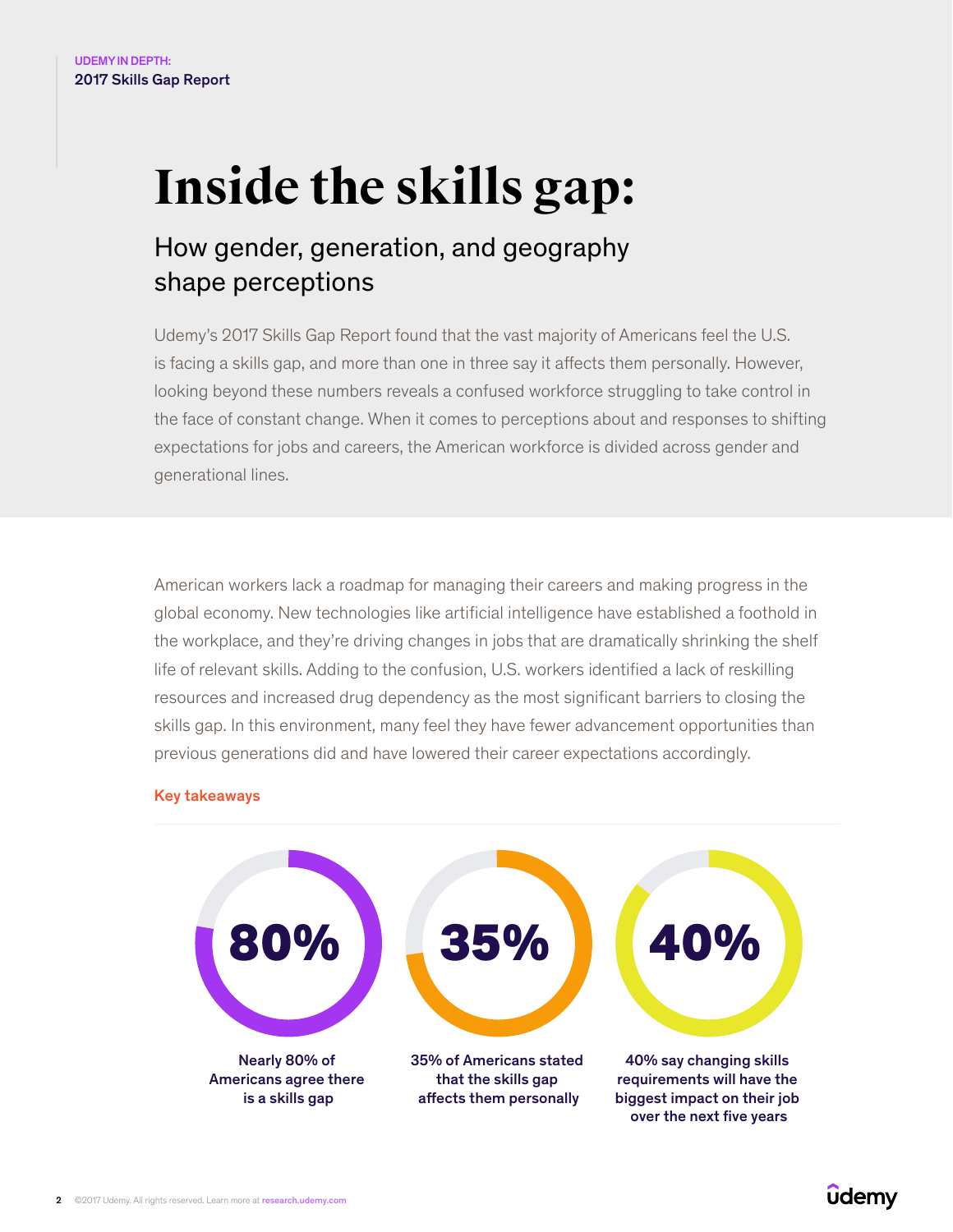#### **Leveraging America's can-do spirit**

Despite challenges, Americans remain confident in their abilities and are actively reskilling and upskilling, taking on new projects and side hustles to keep their careers moving. Now, it's time for the public and private sectors to join forces with workers so more people, regardless of location or educational pedigree, can take advantage of employment opportunities in the 21st century knowledge-based economy.

Digging deeper into the survey results, it becomes apparent that millennials, men, and managers are feeling the pinch most acutely. But, generally speaking, Americans are still bullish on their own qualifications: 78% say they possess above-average skills for their current jobs. Millennials are the most confident about their job performance, with 74% saying they know everything they need to know to do their jobs, up from 53% when we first surveyed American workers on this topic in 2014.



#### Does the Skills Gap affect you?

**The broad message is clear: Americans recognize the skills gap, know they must act to counter it, and are looking to partner with employers and the government to support them.**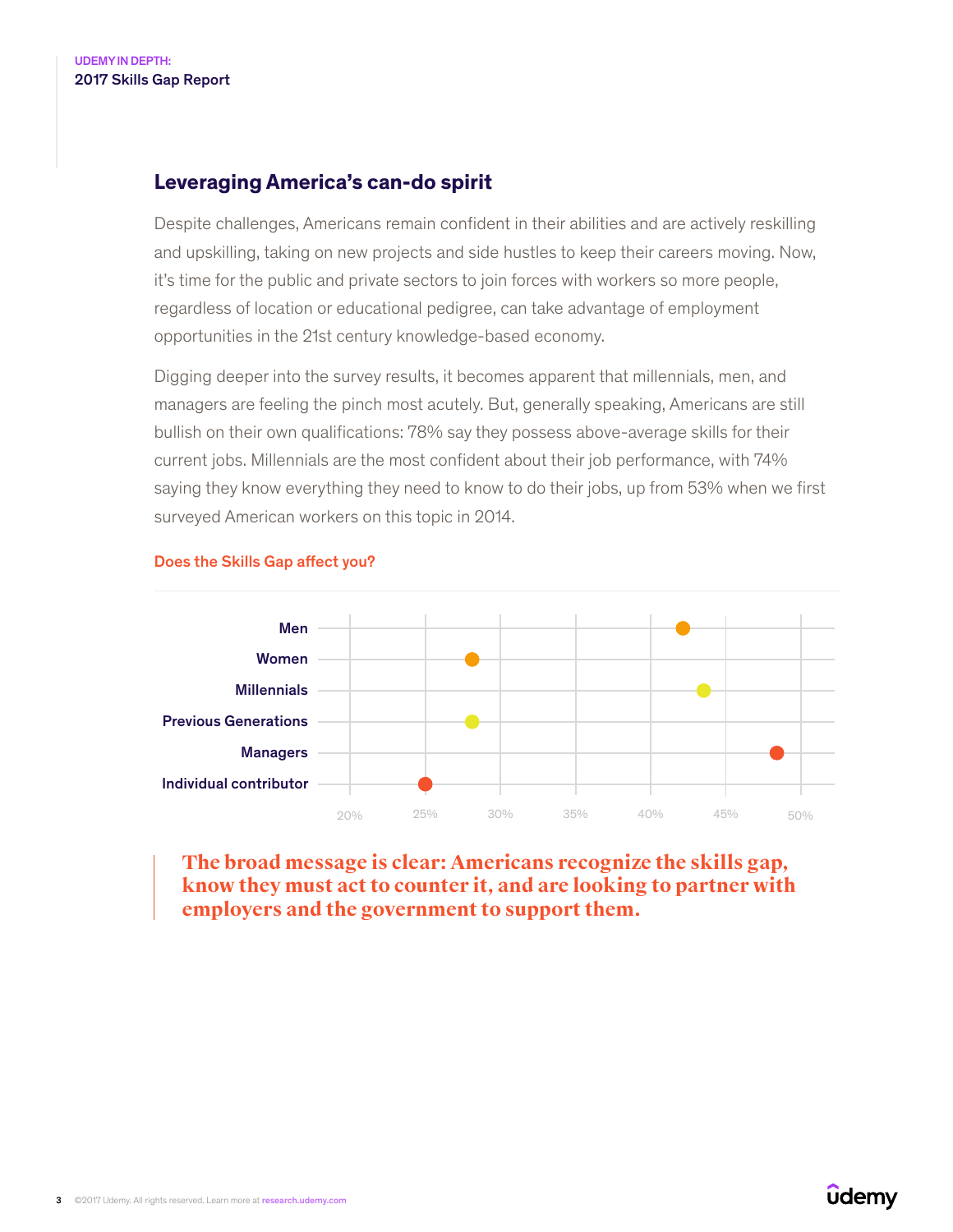#### **The gender perception gap**

Male workers feel more personally impacted by the skills gap and have revised their outlooks as a result. Men are more likely to view the job market as highly competitive, and they're three times more likely than women to have lied about their skills. Additionally, in the aftermath of the 2008-2009 recession, men have lowered their expectations for professional success more than their female peers.

#### The gender perception gap



#### **The age perception gap**

The skills gap looks different to the different generations too, with younger workers feeling more personally impacted and limited in career opportunities than their older coworkers. Millennials are also more likely to have side gigs and have a greater tendency to lie about their skills. Moreover, young people (71%) seem more inclined to believe their education equipped them with the skills they need in their professional lives than their older colleagues (58%), despite feeling more strongly that the skills gap affects them personally.

|                     | Feel personally affected<br>by the skills gap | <b>Have lowered</b><br>career expectations | Cite geographic<br>location as limiting<br>their career options |
|---------------------|-----------------------------------------------|--------------------------------------------|-----------------------------------------------------------------|
| <b>Millennials</b>  | 43%                                           | 51%                                        | 54%                                                             |
| Gen X               | 38%                                           | 21%                                        | 46%                                                             |
| <b>Baby Boomers</b> | 23%                                           | 24%                                        | 32%                                                             |

#### The Generation Perception Gap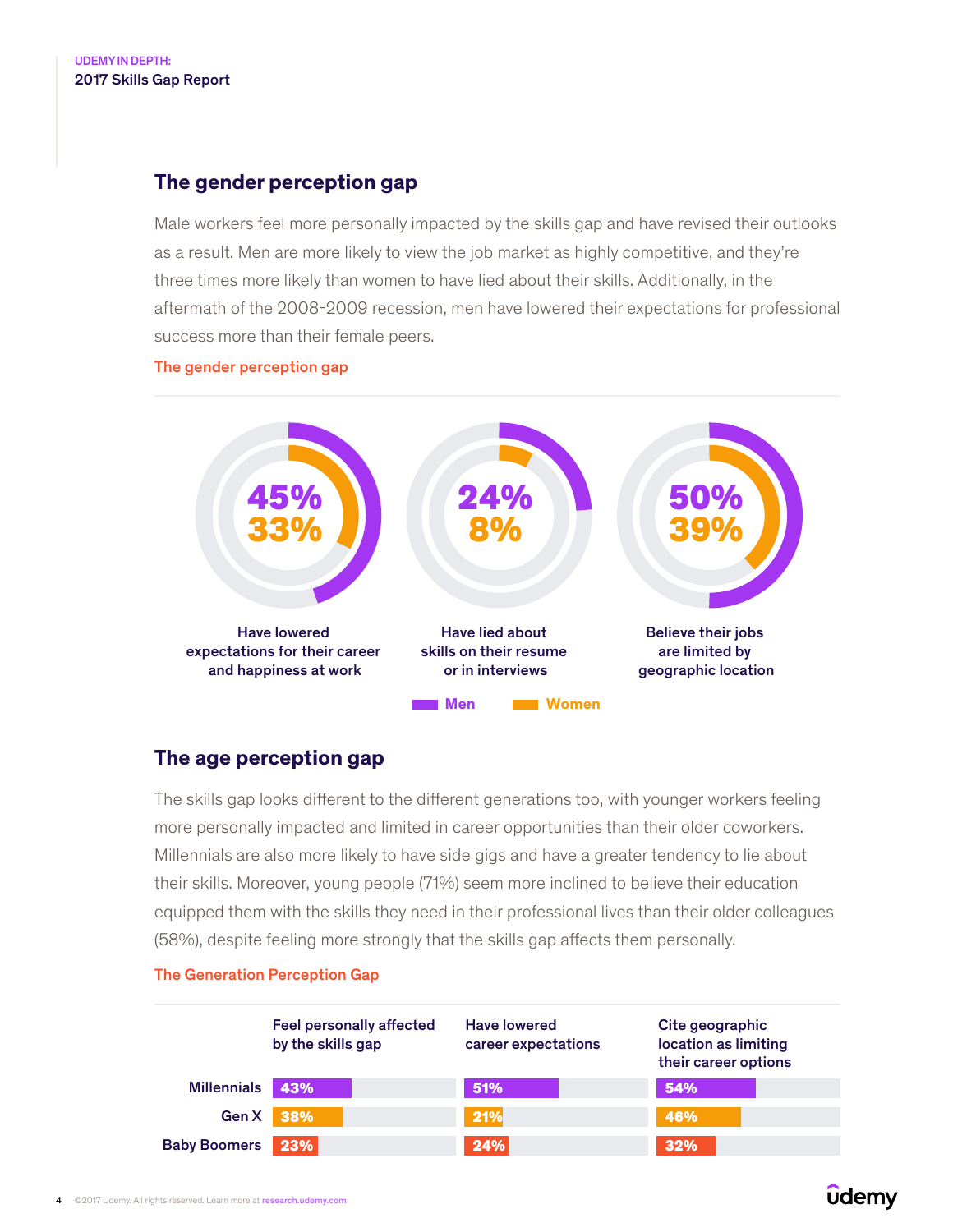#### **Confidence in reskilling, less so in paying for it**

Despite their different attitudes and perceptions, the majority of American workers give the country's workforce high marks for competitiveness. Two-thirds believe the American workforce is competitive or highly competitive, and 80% have confidence the U.S. can reskill to meet market demands.

|                           | Overall    | Under 40 | Over 40    |  |
|---------------------------|------------|----------|------------|--|
| <b>Government funding</b> | <b>27%</b> | 35%      | 21%        |  |
| <b>Corporate funding</b>  | 26%        | 25%      | <b>27%</b> |  |
| Tax benefit for learning  | 34%        | 31%      | 37%        |  |
| People pay their own way  | 13%        | l I Ya   | השבו       |  |

#### How should we pay to reskill and retrain the U.S. workforce?

However, they're looking for partners in the effort. More than a third (36%) believe individuals should be responsible for their own reskilling needs, but most agree that the government and employers should be providing financial support to make it happen.

#### **Skills gap survival strategies**

If workers are conflicted about how to manage their skill sets today, they're no clearer on how to direct their careers for the future either. Most (60%) believe required skills will change in the next five years, which will have a significant impact on their careers. This opinion is held even more strongly by men (66%) and younger workers (66%). Fears

> around automation (22%) and outsourcing

(11%) were surprisingly low, considering how much attention these forces get in the media when the "future of work" is up for discussion.

Why are you hustling?

Earn extra income

Men 67% 18%

Women **83% 2%** 

Fill extra time

Determined to tackle the gap head-on, many have taken on "side hustles," according to our research. While women mainly take on side gigs for the extra income, men are more likely to be filling free time with their hustles.

|              | Overall 40% |
|--------------|-------------|
| Under 40 50% |             |
| Over 40 29%  |             |
|              | Men 41%     |
|              | Women 37%   |

#### **udemy**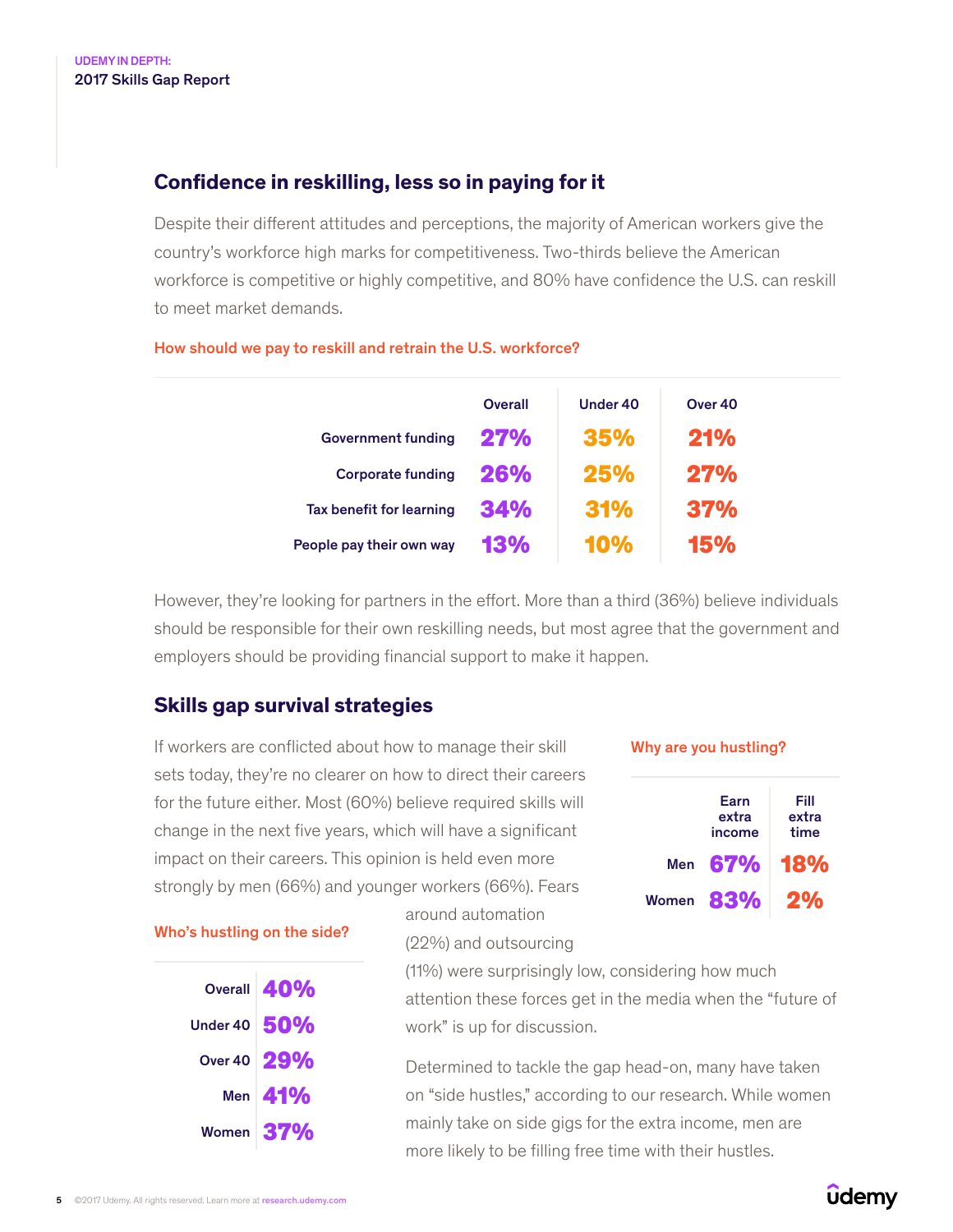Despite uncertainties about the future of work and even concerns around paying for training, workers are being proactive about reskilling themselves, taking advantage of employer-provided training at nearly the same rate as they're pursuing online courses on their own. According to Udemy's 2017 Workplace Stress Report, U.S. workers have an overwhelming appetite for company-provided skills training, with 89% saying training is important to their long-term career success and well-being.

What areas do you need to develop to advance your career?

|     | 43% Tech Skills                     |
|-----|-------------------------------------|
| 30% | Leadership &<br>management          |
| 26% | <b>Productivity skills</b>          |
| 24% | Interpersonal work<br>relationships |
|     | 22% Soft skills                     |

#### **Expectations for the future keep changing; continuous learning is key**

The one thing we can say with certainty about the future of work is that required skills will continue to change as technology, automation, globalization, and other factors reshape job functions.

#### **How can individuals and businesses survive this change? Reskilling.**

Overall, the 2017 Skills Gap Report shows Americans see a bright future for the country and feel they have a lot to offer potential employers. Yet, there are also signals our attitudes around work are changing. Younger workers, in particular, may be starting to recognize that a college diploma won't carry them as far as it used to, and this new reality is pretty scary when you've got decades to go before retirement. Since no one can predict with certainty what exact skills will be needed in years to come—not universities, not government, not employers—today's workers will have to be upskilling and reskilling continuously.

Americans aren't afraid of doing that hard work. They are confident, they are optimists, and they believe in self-sufficiency. But they also recognize when people need a helping hand. This is where employers can step up by investing in their people and promoting a culture of continuous learning. Governments, in addition to encouraging STEM education among current school students, can also do more to help mid-career adults access and pay for reskilling programs. By sharing this responsibility, we can build a workforce that will remain competitive, even in an unknown future.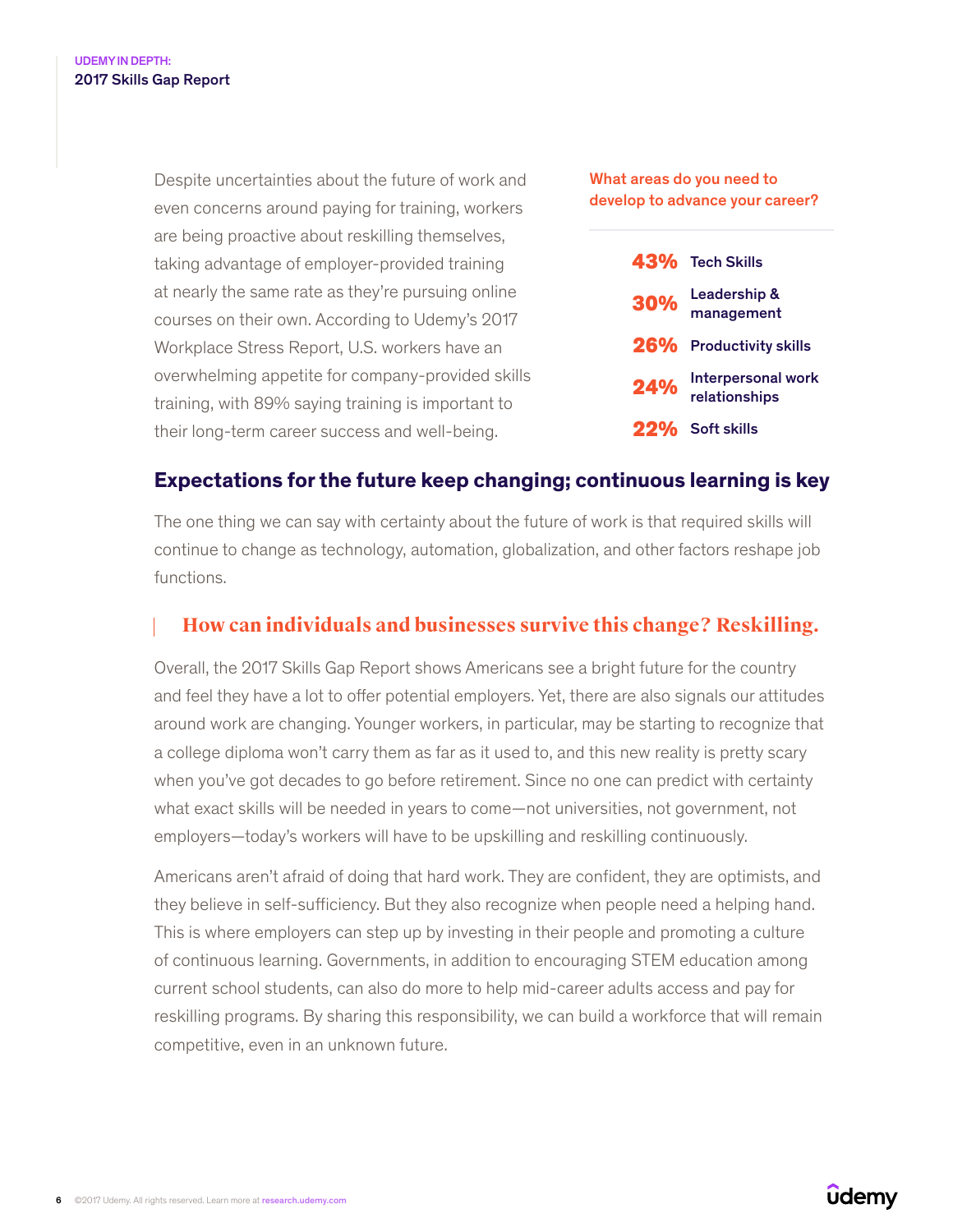## **A Global Phenomenon 2017 Skills Gap Report:**

For the 2017 Skills Gap Report, Udemy also surveyed full-time employees in five of our most active international markets: Brazil, France, Germany, Mexico, and Spain.

We were interested to see how attitudes toward career opportunities, job preparedness, and reskilling align and diverge in today's highly globalized work environment, where different countries' economies can easily impact one another.

Workers across all markets surveyed recognized that they need to take steps to keep their skill sets current and relevant over the long haul of their careers, and they're looking to their employers and governments for support.

#### **Skills gap: fact or fiction?**

Across the board, the vast majority of workers say there is a skills gap, but the responses vary as to whether it affects them personally. In Spain, Mexico, and Brazil, most have felt the impact, but in the U.S. and France only a third believe they've been affected.

Most people, regardless of country, also feel strongly that they know everything they need in order to perform their jobs, with French workers (75%) the most confident in their current skill sets and Brazilians (54%) the least. Interestingly, people in Mexico (20.5%) and Spain (24%) were most likely to admit to lying on their resumes or LinkedIn profiles or in interviews. In Brazil, where people express the least confidence in their current skills, they're also least likely (10%) to lie about their qualifications.



#### Do you believe there's a skills gap?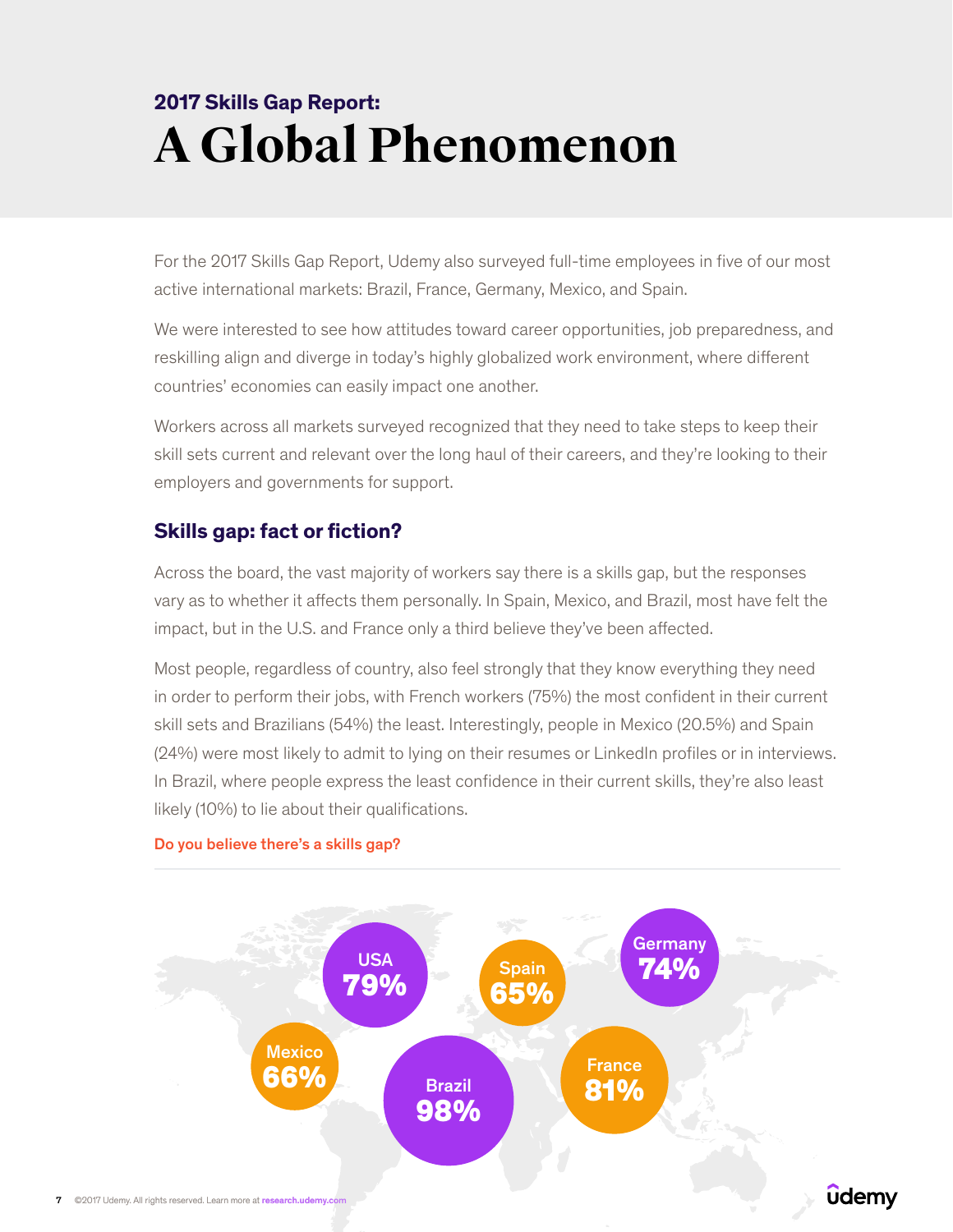#### **Contradictions abound**

Workers generally express confidence in their country's ability to compete. The numbers dropped when we asked how effective people feel their education was in preparing them for the working world. Mexicans seem most bullish, and the French seem less confident.

Apparent contradictions surface when people are asked about their expectations for the future. For example, Spaniards give high marks to their educational preparedness while expressing doubts about their career

prospects and their country's competitiveness, which seems to fit with the larger narrative of people believing themselves to be competent and qualified as individuals but captive to forces holding them back from reaching their full potential. Here, again, we see Mexicans expressing the greatest optimism.

So far, however, workers in soft economies haven't necessarily discovered and embraced secondary gigs to supplement their incomes. Spain and Germany have the fewest sidehustlers (18% each), while more than half (54%) of Mexican workers report having another gig on the side, perhaps explaining why they're far more optimistic about their career prospects.

| Yes, I believe my schooling<br>adequately prepared me for<br>my career |                | Yes, my geographic<br>location limits my career<br>opportunities |                | Yes, I have lowered my career<br>expectations |                |
|------------------------------------------------------------------------|----------------|------------------------------------------------------------------|----------------|-----------------------------------------------|----------------|
|                                                                        | Brazil 49%     |                                                                  | Brazil 44%     |                                               | Brazil 45%     |
|                                                                        | France 47%     |                                                                  | France 50%     |                                               | France 49%     |
| Germany 69%                                                            |                | Germany 41%                                                      |                | Germany 37%                                   |                |
|                                                                        | Mexico 84%     |                                                                  | Mexico 38%     |                                               | Mexico 43%     |
|                                                                        | Spain 71%      |                                                                  | Spain 51%      |                                               | Spain 68%      |
|                                                                        | <b>USA 64%</b> |                                                                  | <b>USA 44%</b> |                                               | <b>USA 39%</b> |

| Yes, I feel my country's |  |
|--------------------------|--|
| workforce is competitive |  |

| Brazil 83%     |
|----------------|
| France $56%$   |
| Mexico 75%     |
| Spain $63%$    |
| <b>USA 66%</b> |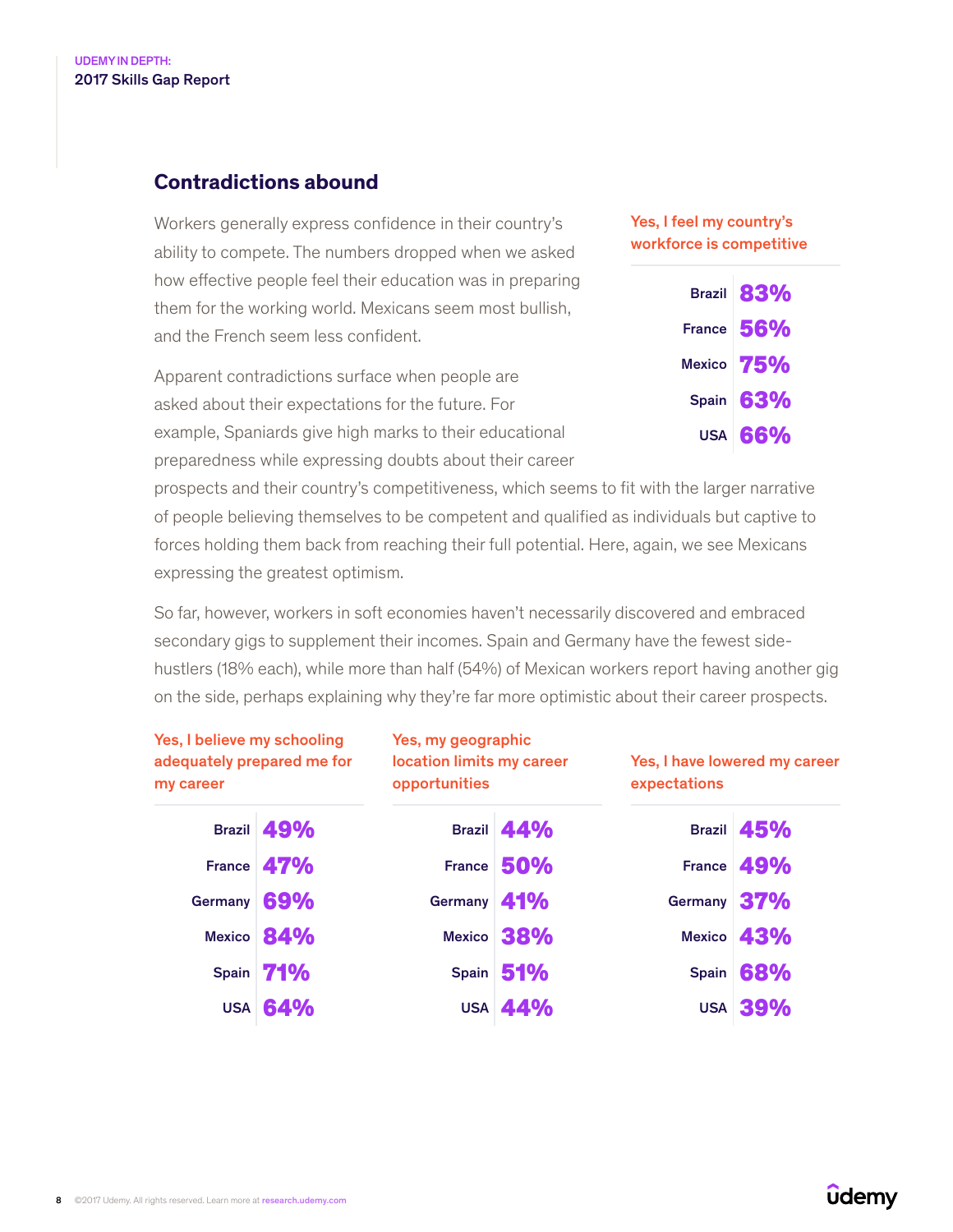#### **Upskilling for now… or later**

When it comes to pursuing additional training, our survey respondents have mixed feelings. Outside the U.S., most still believe required job skills will remain constant over the next five years, and if they are reskilling, they're relying on their employers to make it happen. Half of Mexican respondents believe individuals should be responsible for their own upskilling, and they're also far more likely than other nationalities to be learning online.

What do workers say will get in the way of upskilling? It depends where they live. In France, for example, half of respondents cited "lack of motivation" as the primary barrier to the country's successful upskilling. The U.S., meanwhile, is the only country where drug dependence is considered a factor; 20% of Americans say the opioid crisis will hinder the workforce's ability to reskill.

In an emerging economy like Brazil, workers believe the government should be responsible for upskilling the country's workforce, but those programs clearly don't exist yet—a mere 8% are engaged in government-backed training today. Germany, on the other hand, has a very developed

#### Who's responsible for your upskilling?

|               | Individuals | <b>Employers</b> | Government |
|---------------|-------------|------------------|------------|
| <b>Brazil</b> | 22%         | 23%              | 33%        |
| <b>France</b> | 23%         | 32%              | 31%        |
| <b>Mexico</b> | 50%         | 13%              | 17%        |
| <b>Spain</b>  | 22%         | 23%              | 33%        |
| USA           | 36%         | 27%              | 20%        |

economy and an established track record of vocational and apprenticeship programs feeding into the job market, so it's not surprising that half of Germans believe their employers should take care of upskilling.

#### **Perceptions of the skills gap around the world**

With the rise of globalization, our individual economies are more interconnected than ever. The world's workforce is becoming aware of the skills gap and taking steps to gain and maintain valuable job skills. These trends may be growing more quickly in certain geographies, but they're definitely present everywhere. And, with the shelf life of job skills continuing to shrink, current trends are likely to pick up steam.